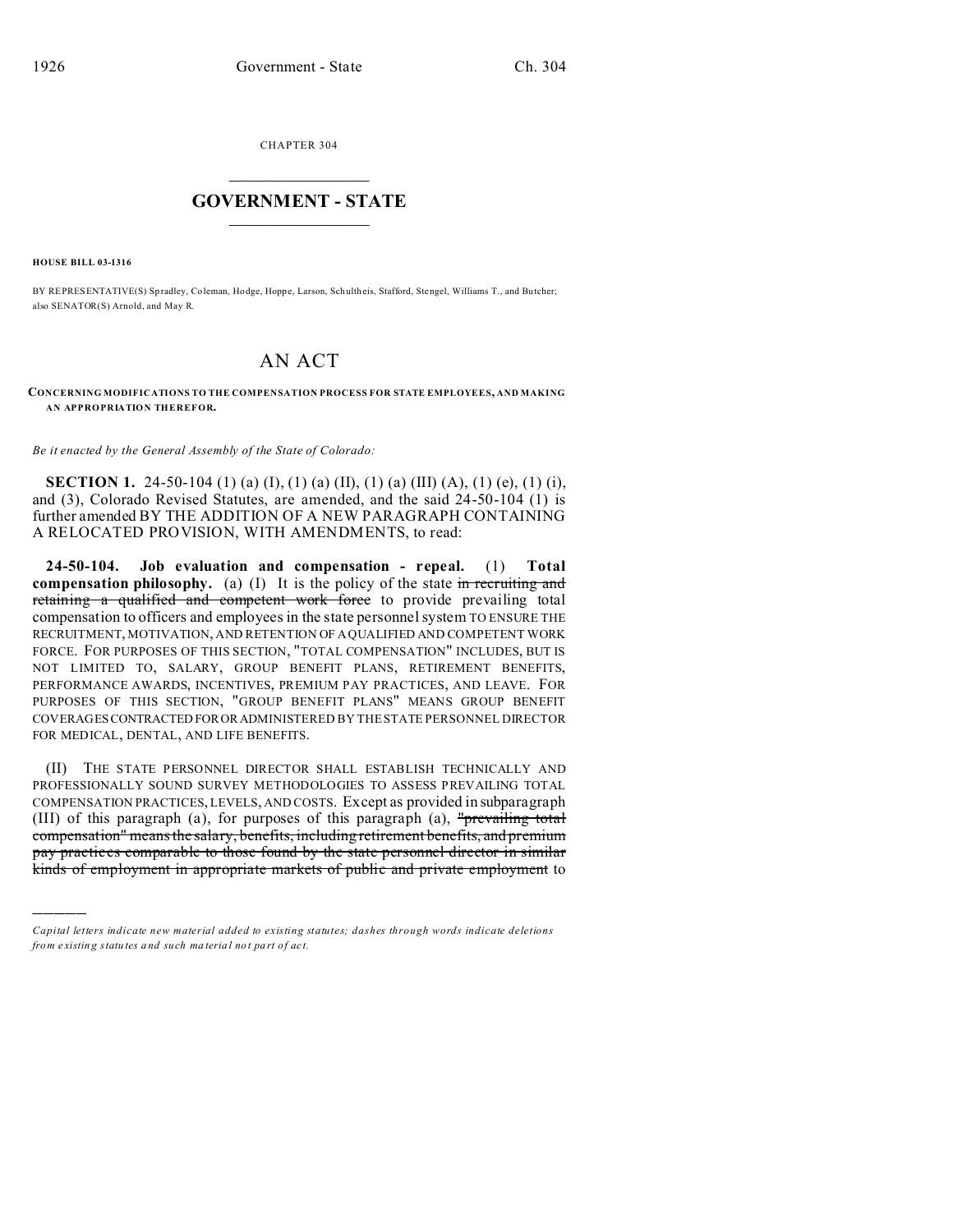determine comparable rates for AND MAINTAIN salaries, benefits, including retirement benefits, and premium pay practices prevailing in other places of STATE CONTRIBUTIONS FOR GROUP BENEFIT PLANS, AND PERFORMANCE AWARDS THAT ARE COMPARABLE TO public and private employment, the state personnel director shall annually utilize REVIEW the results of appropriate salary and benefits surveys conducted by public or private organizations, and other supplemental salary or benefit surveys as deemed necessary by the director to determine and maintain comparable total compensation for the work force INCLUDING SURVEYS BY THE STATE PERSONNEL DIRECTOR. ANY SURVEYS PROVIDED ON A CONFIDENTIAL BASIS SHALL NOT BE REVEALED EXCEPT TO THE STATE AUDITOR'S OFFICE AND THE PRIVATE FIRM CONDUCTING THE AUDIT REQUIRED IN PARAGRAPH (b) OF SUBSECTION (4) OF THIS SECTION. THE STATE PERSONNEL DIRECTOR SHALL ADOPT APPROPRIATE PROCEDURES TO DETERMINE AND MAINTAIN OTHER ELEMENTS OF TOTAL COMPENSATION, INCLUDING THE PAYMENT OF INCENTIVE AWARDS TO EMPLOYEES IN THE STATE PERSONNEL SYSTEM. THE STATE PERSONNEL DIRECTOR'S REVIEW AND DETERMINATION OF TOTAL COMPENSATION PRACTICES SHALL NOT BE SUBJECT TO APPEAL EXCEPT AS OTHERWISE AUTHORIZED BY LAW OR STATE PERSONNEL DIRECTOR **PROCEDURES** 

(III) (A) THE METHODOLOGIES USED for purposes of determining and maintaining PREVAILING compensation for state troopers employed by the Colorado state patrol "prevailing total compensation" has the same meaning as set forth in SHALL BE THE SAME AS THE METHODOLOGIES ESTABLISHED PURSUANT TO subparagraph (II) of this paragraph (a); except that the amount of salary shall be at least ninety-nine percent of the actual average salary provided to the top three law enforcement agencies within the state that have both more than one hundred commissioned officers and the highest actual average salary.

(c.5) **[Formerly 24-50-118]** (I) The state personnel director shall provide for the evaluation of employee performance. Each employee shall be evaluated at least once a year. The evaluation of performance shall be used as a factor in compensation, promotions, demotions, removals, reduction of force, and all other transactions AS DETERMINED BY THE STATE PERSONNEL DIRECTOR in which considerations of quality of service are properly a factor.

(II) A supervisor, which for purposes of this section shall include exempt supervisors of classified employees INCLUDING A SUPERVISORY STATE EMPLOYEE NOT WITHIN THE STATE PERSONNEL SYSTEM, who does not evaluate his or her subordinate employees IN THE STATE PERSONNEL SYSTEM as provided in REQUIRED BY this section PARAGRAPH (c.5) on at least an annual basis shall be suspended from work without pay for a period of not less than one workweek. THE PROVISIONS OF THIS SUBPARAGRAPH (II) SHALL ONLY APPLY TO SUPERVISORS WHO ARE STATE EMPLOYEES.

(III) The head of each principal department and each governing board of a state-supported institution of higher education, respectively, shall determine annually on May 1 whether each supervisor IN THE DEPARTMENT OR INSTITUTION has completed the mandatory performance evaluation required for each of his subordinate employees EMPLOYEE IN THE STATE PERSONNEL SYSTEM during the preceding twelve months. If any evaluations have still not been completed by July 1, the supervisor may be subject to demotion. or termination If a supervisor has not timely completed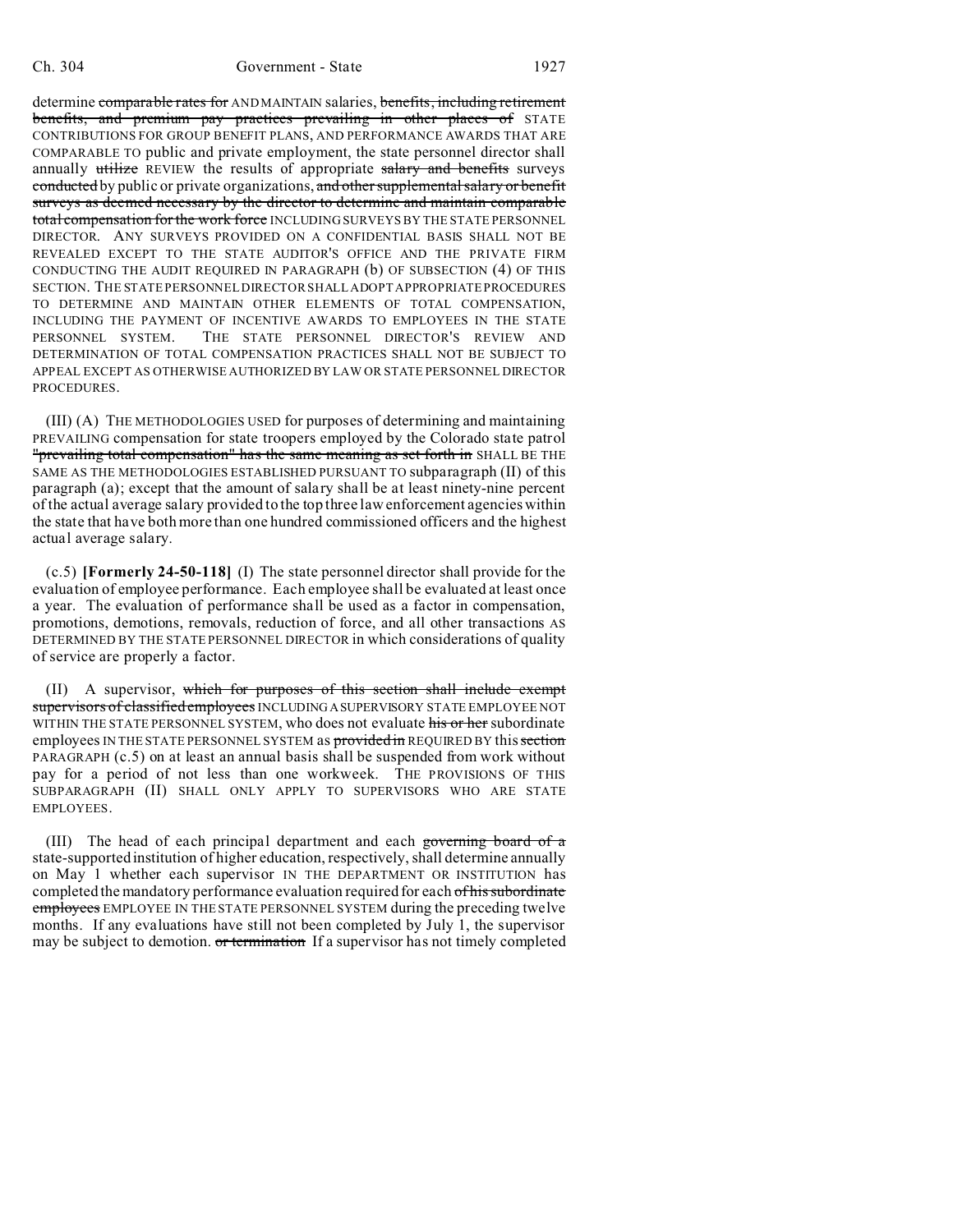annual performance evaluations for two consecutive years, he THE SUPERVISOR shall be demoted to a nonsupervisory position.

(IV) The STATE PERSONNEL director shall provide by rule ADOPT PROCEDURES for THE implementation of THE PROVISIONS OF this section and PARAGRAPH (c.5). Nothing in this section PARAGRAPH (c.5) shall be construed to limit the ABILITY OF THE STATE PERSONNEL director from adding TO PROVIDE FOR additional sanctions for noncompliance WITH THE PROVISIONS OF THIS PARAGRAPH (c.5).

(V) The state personnel director shall monitor compliance with subsection  $(3)$  of this section THE REQUIREMENTS OF THIS PARAGRAPH (c.5) AND PARAGRAPH (c) OF THIS SUBSECTION  $(1)$  and shall ANNUALLY report the director's findings annually on PERTAINING TO THE PRIOR FISCAL YEAR NO LATER THAN January 1 OF THE FOLLOWING FISCAL YEAR to the joint budget committee of the general assembly. Said THE report shall include, BY DEPARTMENT OR INSTITUTION, the number of supervisors who were suspended the number of supervisors who were OR demoted, or terminated, and the percentage of all supervisors who acted in compliance with this section COMPLIED WITH THE REQUIREMENTS OF THIS PARAGRAPH (c.5), THE TOTAL AMOUNT OF DOLLARS APPROPRIATED FOR PERFORMANCE AWARDS, THE TOTAL AMOUNT OF SUCH DOLLARS THAT WERE AWARDED TO EMPLOYEES FOR PERFORMANCE AWARDS, AND THE TOTAL AMOUNT OF THOSE DOLLARS AWARDED FOR EACH PERFORMANCE CATEGORY.

(e) The state personnel director shall sustain an employee's base salary in the event such employee's position is placed in a lower pay range due to an allocation of such employee's position, a system maintenance study of all positions in a class, a general job evaluation study of the state personnel system, or the annual total compensation survey for a period not to exceed three years from the effective date of such placement. For purposes of the annual total compensation survey, this paragraph (e) shall take effect beginning with the 1999 annual total compensation survey.

(i) The state personnel director shall monitor compliance with paragraph  $(c)$  of this subsection (1) and shall report the director's findings by January 1 of each year to the joint budget committee of the general assembly. The report shall include, by agency or department, the total amount of dollars appropriated for periodic salary increases and incentive awards for the prior fiscal year, the total amount of those appropriated dollars awarded to employees for periodic salary increases and incentive awards, and the total amount of dollars awarded for each performance category.

(3) **Total compensation advisory council.** (a) A total compensation advisory council is hereby established PURSUANT TO THIS SUBSECTION (3) to advise the state personnel director on policy matters related to the total compensation program. including performance-based pay and the conduct of supplemental salary or benefits surveys deemed necessary by the director under subparagraph (II) of paragraph (a) of subsection (1) of this section. The total compensation advisory council shall consist of eleven TEN members, who shall serve without compensation, as follows:

- (I) The state controller or the state controller's designee;
- (II) The attorney general or the attorney general's designee;
- (III) The insurance commissioner or the insurance commissioner's designee;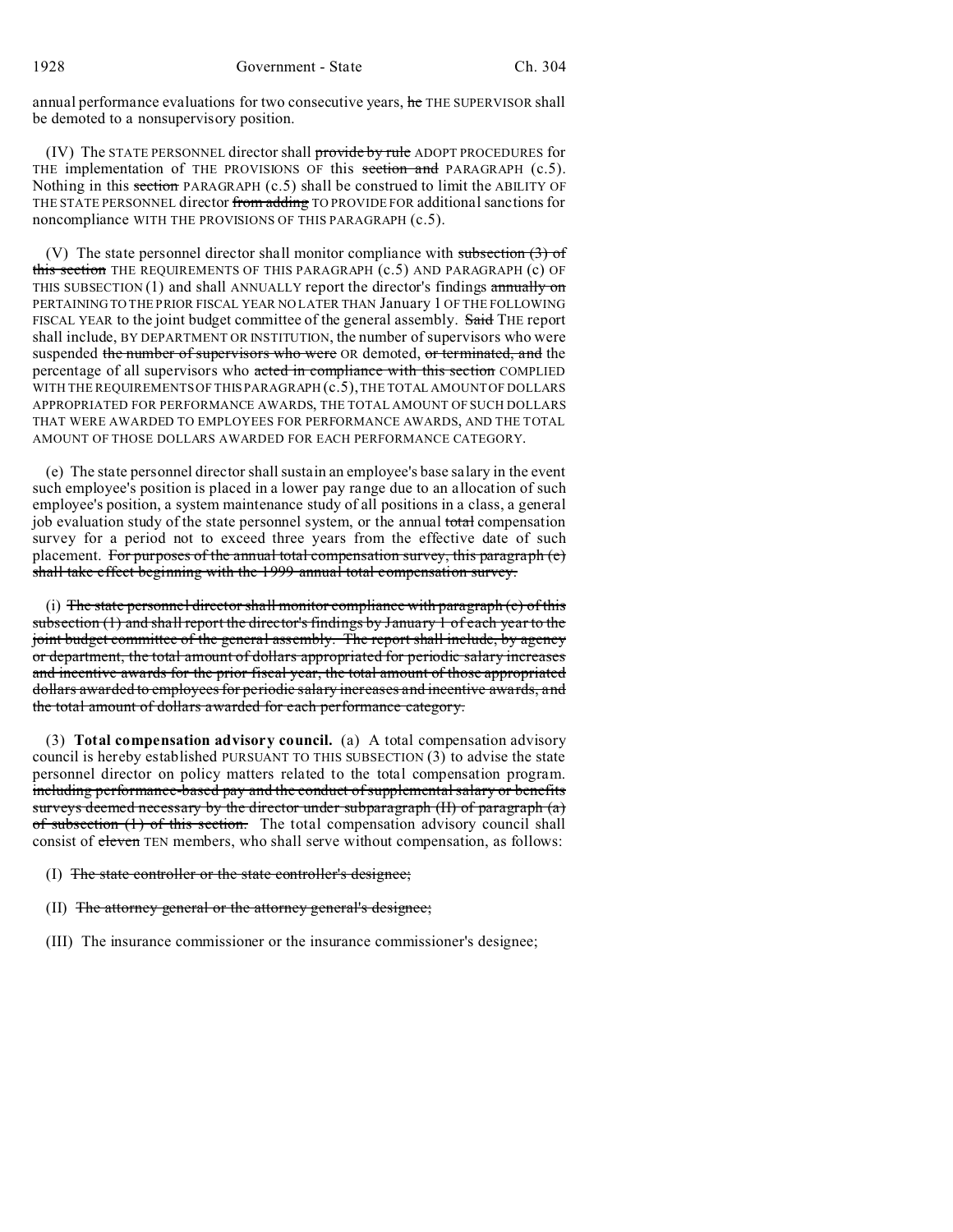(IV) A private sector total compensation specialist appointed by the state personnel director;

(V) A member of the senate appointed by the president of the senate;

(VI) A member of the house of representatives appointed by the speaker of the house of representatives; and

(VII) Five members elected by employees in the state personnel system who shall serve three-year terms;

(VIII) ONE MEMBER APPOINTED BY THE PRESIDENT OF THE SENATE, ONE MEMBER APPOINTED BY THE MINORITY LEADER OF THESENATE, AND TWO MEMBERS APPOINTED BY THE SPEAKER OF THE HOUSE OF REPRESENTATIVES. THE MEMBERS APPOINTED PURSUANT TO THIS SUBPARAGRAPH (VIII) SHALL BE EMPLOYEES, AS DEFINED IN SECTION 24-50-603 (7), AND SHALL SERVE THREE-YEAR TERMS.

(IX) TWO MEMBERS APPOINTED BY THE STATE PERSONNEL DIRECTOR WHO SHALL SERVE THREE-YEAR TERMS. ONE OF THE MEMBERS APPOINTED PURSUANT TO THIS SUBPARAGRAPH (IX) SHALL BE AN EMPLOYEE, AS DEFINED IN SECTION 24-50-603 (7).

(b) The state personnel director shall establish election procedures for the total compensation advisory council. No more than two employees shall be elected APPOINTED from one department or institution of higher education. No employee, as defined in section 24-50-603 (7), shall be denied the right to seek election BE APPOINTED to and serve on the total compensation advisory council. NOTHING IN THIS SUBSECTION (3) SHALL PRECLUDE ANY PERSON, ORGANIZATION, OR GROUP FROM SUBMITTING A LIST OF POTENTIAL APPOINTEES TO ANY PERSON MAKING APPOINTMENTS TO THE COUNCIL PURSUANT TO PARAGRAPH (a) OF THIS SUBSECTION (3).

(c) Nothing in this subsection (3) shall affect the total compensation advisory council existing as of August 5, 1998 JUNE 1, 2003, or the terms of the members serving on the council as of August 5, 1998 JUNE 1, 2003.

**SECTION 2.** 24-50-104 (4) (a) and (4) (b), Colorado Revised Statutes, are amended, and the said 24-50-104 (4) is further amended BY THE ADDITION OF A NEW PARAGRAPH, to read:

**24-50-104. Job evaluation and compensation - repeal.** (4) **Annual compensation process.** (a) The state personnel director shall establish technically and professionally sound survey methodologies to determine prevailing total compensation practices, levels, and costs. THE PURPOSE OF THE ANNUAL COMPENSATION PROCESS IS TO DETERMINE ANY NECESSARY ADJUSTMENTS TO STATE EMPLOYEE SALARIES, STATE CONTRIBUTIONS FOR GROUP BENEFIT PLANS, AND PERFORMANCE AWARDS. The annual total compensation survey, based on an analysis of surveys conducted by public or private organizations, INCLUDING SURVEYS BY THE STATE PERSONNEL DIRECTOR, shall include a fair sample of public and private sector employers and jobs, including areas outside the Denver metropolitan area. Any surveys provided on a confidential basis shall not be revealed except to the state auditor's office and the private firm conducting the audit required in paragraph (b) of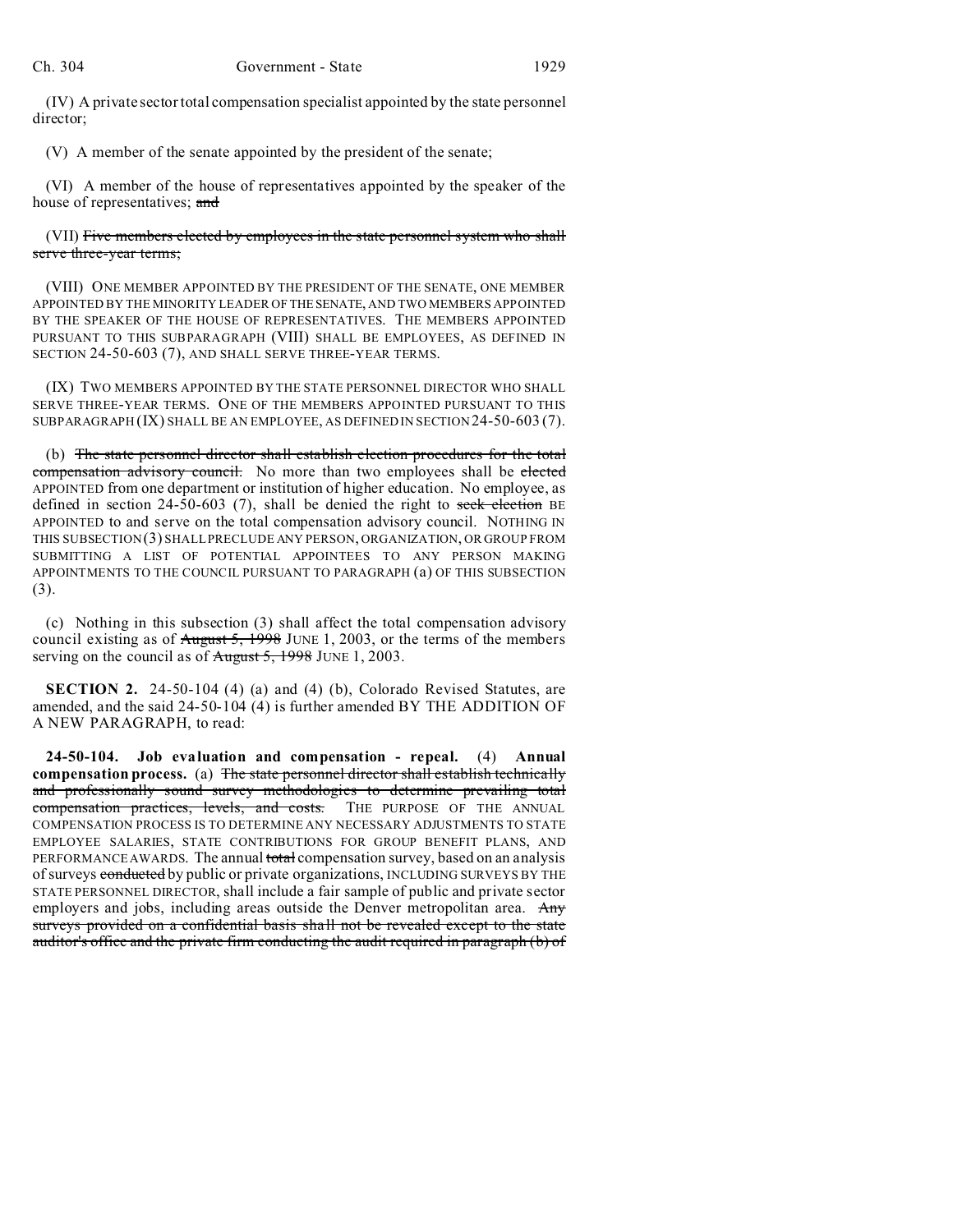this subsection  $(4)$ . In order to establish confidence in the utilization of salary and fringe benefits SELECTION OF surveys, the state personnel director shall meet and confer in good faith with management and STATE employee representatives of the state and the total compensation advisory council. in the selection and utilization of public or private surveys or surveys conducted by the state personnel director.

(b) THE STATE PERSONNEL DIRECTOR SHALL PREPARE AN ANNUAL COMPENSATION REPORT BASED ON THE ANALYSIS OF SURVEYS CONDUCTED PURSUANT TO PARAGRAPH (a) OF THIS SUBSECTION (4). The purpose of the annual total compensation report shall be to reflect all adjustments necessary to maintain the total compensation SALARY structure, STATE CONTRIBUTIONS FOR GROUP BENEFIT PLANS, AND PERFORMANCE AWARDS for the upcoming fiscal year. The total compensation survey, including any supplemental salary or benefits survey, shall not be appealable. The state auditor is responsible for contracting with a private firm to conduct a performance audit of the procedures and application of data, including adjustments to job rates ANY SURVEY CONDUCTED BY THE STATE PERSONNEL DIRECTOR. BEGINNING JANUARY 1, 2003, such audits shall be conducted annually through calendar year 2000 and every two years, beginning January 1, 2001, and EVERY TWO YEARS, AND BEGINNING JANUARY 1, 2005, THE AUDITS SHALL BE CONDUCTED EVERY FOUR YEARS. A report shall be submitted to the governor and the general assembly by THE June 30 1999, and every other year thereafter IMMEDIATELY FOLLOWING THE COMPLETION OF THE AUDIT.

(f) ANY MONEYS APPROPRIATED PURSUANT TO THIS SUBSECTION (4) SHALL NOT BE USED TO ACHIEVE PARITY FOR EMPLOYEES OUTSIDE THE STATE PERSONNEL SYSTEM.

**SECTION 3.** 24-50-104 (4) (c), Colorado Revised Statutes, as amended by Senate Bill 03-273, enacted at the First Regular Session of the Sixty-fourth General Assembly, is amended to read:

(c) BY AUGUST 1, 2003, AND BY AUGUST 1 OF EACH YEAR THEREAFTER, the state personnel director shall submit the ANNUAL COMPENSATION REPORT AND final total compensation recommendations and estimated increased costs including FOR STATE EMPLOYEE COMPENSATION FOR THE NEXT FISCAL YEAR, COVERING SALARIES, STATE CONTRIBUTIONS FOR GROUP BENEFIT PLANS, AND PERFORMANCE AWARDS, TO THE GOVERNOR AND THE JOINT BUDGET COMMITTEE OF THE GENERAL ASSEMBLY. THE RECOMMENDATIONS SHALL REFLECT A CONSIDERATION OF THE RESULTS OF THE ANNUAL COMPENSATION SURVEY, FISCAL CONSTRAINTS,THEABILITY TO RECRUIT AND RETAIN STATE EMPLOYEES, APPROPRIATE ADJUSTMENTS WITH RESPECT TO STATE EMPLOYEE COMPENSATION, AND those costs resulting from implementation of section  $24-50-110$  (1) (a). to the governor and the joint budget committee of the general assembly by November 1, 2001, and by August 1 of each year thereafter and THE ANNUAL COMPENSATION REPORT SHALL INCLUDE THE RESULTS OF THE SURVEYS OF PUBLIC OR PRIVATE EMPLOYERS AND JOBS FOR PREVAILING TOTAL COMPENSATION AND THE REASONS FOR ANY DEVIATION FROM PREVAILING TOTAL COMPENSATION IN THE RECOMMENDATIONS SUBMITTED TO THE GOVERNOR AND THE JOINT BUDGET COMMITTEE. THE STATE PERSONNEL DIRECTOR shall ALSO publish such report. Hthe amount of the final total compensation recommendations and estimated costs submitted on November 1, 2001, results in an amount that exceeds the amount of general fund moneys requested for salaries as contained in the original budget requests of all the departments for the 2002-03 fiscal year, the office of state planning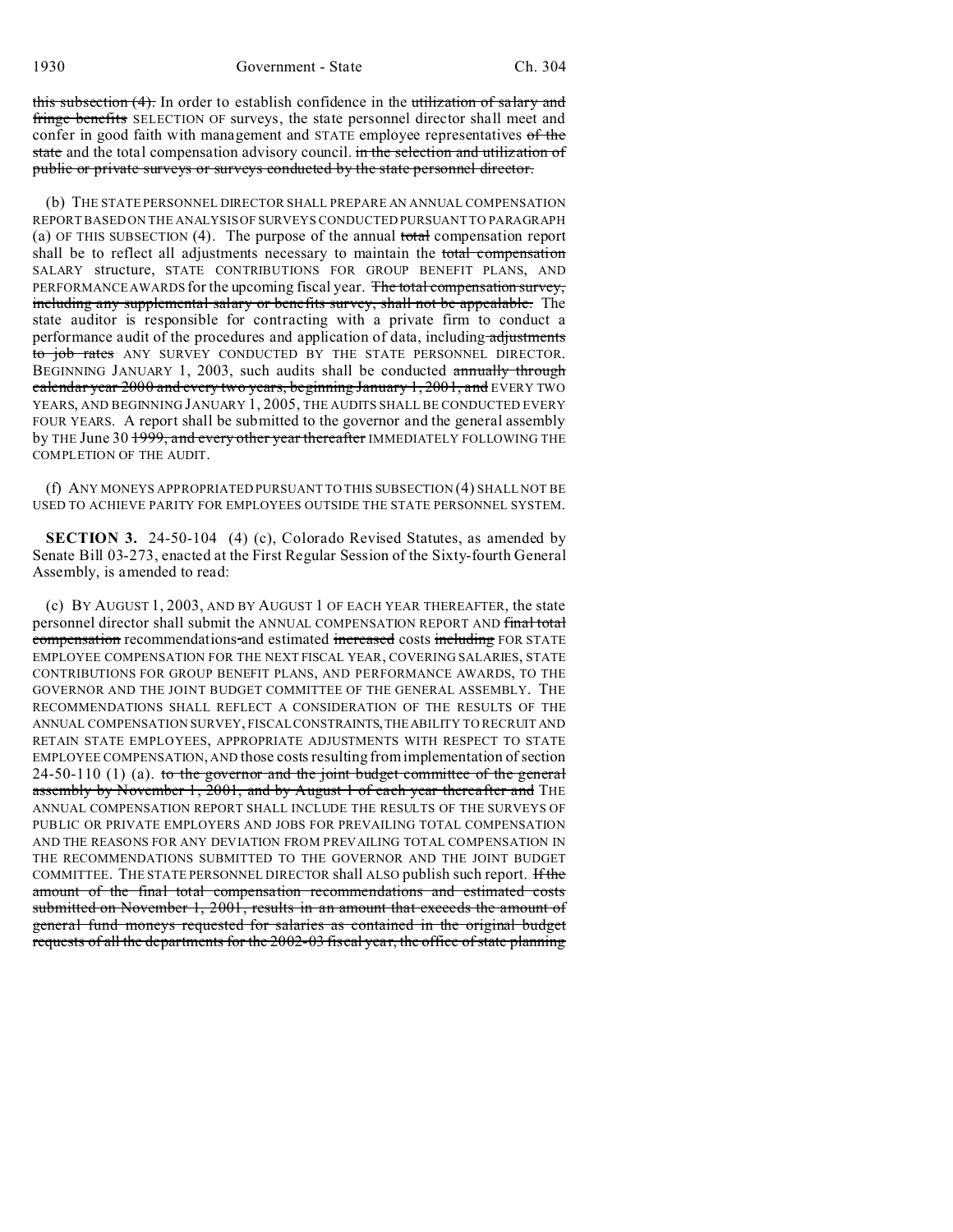and budgeting shall submit to the joint budget committee by January 24, 2002, budget amendments that reduce the amount of general fund moneys requested for purposes other than salaries in such budget requests so that the total amount of general fund moneys requested does not exceed the total amount of general fund moneys requested by all departments as contained in such original budget requests.

**SECTION 4.** 24-50-104 (4) (d) (II), Colorado Revised Statutes, as enacted by Senate Bill 03-273, enacted at the First Regular Session of the Sixty-fourth General Assembly, is amended to read:

**24-50-104. Job evaluation and compensation - repeal.** (4) **Annual compensation process.** (d) (II) TO THE EXTENT SUCH CHANGES ARE FUNDED, THE RECOMMENDED CHANGES IN STATE CONTRIBUTIONS FOR GROUP BENEFIT PLANS AND ANY ADJUSTMENTS TO THE RECOMMENDED CHANGES MADE BY THE GENERAL ASSEMBLY IN THE ANNUAL GENERAL APPROPRIATIONSACTFORTHE NEXT FISCAL YEAR SHALL BE EFFECTIVE JANUARY 1 OF THE NEXT FISCAL YEAR. For the 2003-04 fiscal year and every fiscal year thereafter, TO THE EXTENT SUCH CHANGES ARE FUNDED, the recommended changes to IN STATE EMPLOYEE salaries AND ANY ADJUSTMENTS TO THE RECOMMENDED CHANGES MADE BY THE GENERAL ASSEMBLY IN THE ANNUAL GENERAL APPROPRIATIONS ACT FOR THE FISCAL YEAR FOLLOWING THE FISCAL YEAR FOR WHICH THE RECOMMENDATIONS WERE MADE shall be effective on July 1 of the fiscal year following the fiscal year for which the recommended changes RECOMMENDATIONS were made, AND THE RECOMMENDED CHANGES IN STATE EMPLOYEE PERFORMANCE AWARDS AND ANY ADJUSTMENTS TO THE RECOMMENDED CHANGES MADE BY THE GENERAL ASSEMBLY IN THE ANNUAL GENERAL APPROPRIATIONS ACT FOR THE NEXT FISCAL YEAR SHALL BE EFFECTIVE JULY 1 OF THE NEXT FISCAL YEAR, unless:

(A) The general assembly, acting by bill, establishes a different effective date for that fiscal year; or

(B) The governor orders otherwise pursuant to section 24-50-109.5. and such order is adopted by the general assembly through a joint resolution declaring a fiscal emergency and approved by the governor in accordance with section 39 of article V of the Colorado constitution.

**SECTION 5.** 24-50-104 (1) (c) (I), the introductory portion to 24-50-104 (1) (c) (II), and 24-50-104 (1) (c) (II) (B), (1) (c) (II) (D), (1) (c) (II) (E), (1) (c) (III), and  $(1)$  (c) (IV), Colorado Revised Statutes, are amended, and the said 24-50-104  $(1)$  (c) (II) is further amended BY THE ADDITION OF THE FOLLOWING NEW SUB-SUBPARAGRAPHS, to read:

**24-50-104. Job evaluation and compensation - repeal.** (1) **Total compensation philosophy.** (c) (I) Based on a system of performance MANAGEMENT AND evaluation, the state personnel director shall provide by rule ADOPT PROCEDURES for PERIODIC SALARY INCREASES FOR EMPLOYEES IN THE STATE PERSONNEL SYSTEM BASED ON PERFORMANCE.

(A) Periodic salary increases for employees in the state personnel system based on demonstrated ability for satisfactory performance and quality of performance;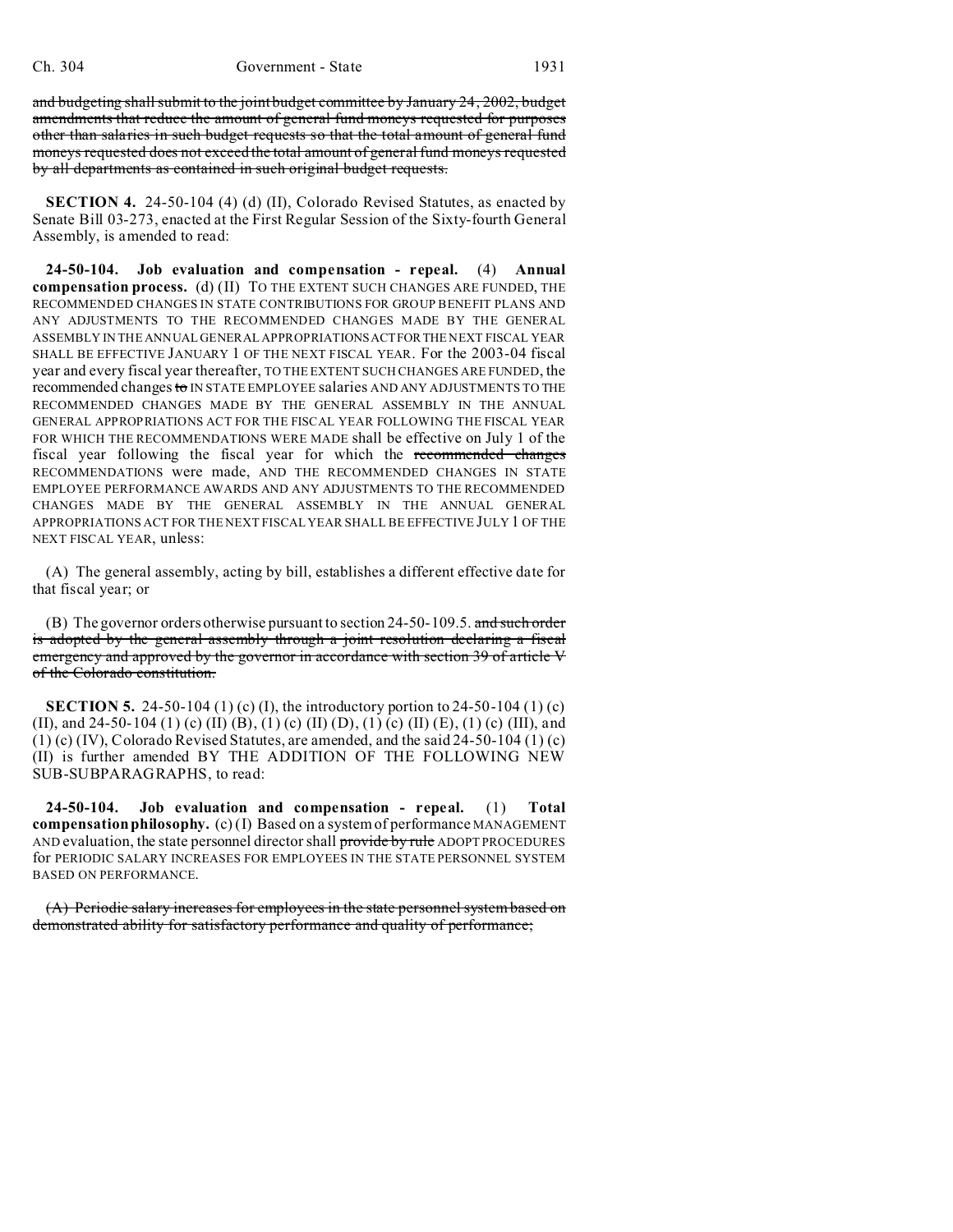(B) The withholding of periodic salary increases for employees in the state personnel system based on performance that is less than satisfactory; and

(C) The payment of an incentive award to employees in the state personnel system in recognition of above standard or outstanding performance.

(II) By September 1, 2000, The department of personnel shall prepare DEVELOP GUIDELINES AND COORDINATE a performance plan SYSTEM pursuant to the provisions of subparagraph (I) of this paragraph (c) that:

(B) Is cost neutral as compared to the compensation plan in place for the fiscal year ending June 30, 2001, as modified each fiscal year thereafter by personal services appropriations;

(D) Emphasizes planning, management, and evaluation of employee performance; and

(E) Includes uniform and consistent guidelines for all state agencies DEPARTMENTS AND INSTITUTIONS OF HIGHER EDUCATION;

(F) PROHIBITS A FORCED DISTRIBUTION OF PERFORMANCE RATINGS; AND

(G) AUTHORIZES INDIVIDUAL AND GROUP PERFORMANCE AWARDS.

(III) The performance plan prepared in accordance with the provisions of subparagraph (II) of this paragraph (c) shall be submitted to the joint budget committee of the general assembly no later than September 1, 2000. The plan shall be implemented and coordinated by the department of personnel pursuant to guidelines developed by the department and subject to available appropriations.

(IV) Notwithstanding section 24-50-118, The state personnel director may authorize state agencies DEPARTMENTS AND INSTITUTIONS OF HIGHER EDUCATION to establish a plan PROGRAM for the particular state agency DEPARTMENT OR INSTITUTION to implement the performance  $\frac{\partial \ln n}{\partial x}$  SYSTEM prepared by the department of personnel in accordance with the provisions of this paragraph (c). The state personnel director shall encourage state agencies DEPARTMENTS AND INSTITUTIONS OF HIGHER EDUCATION to implement performance evaluations of employees that are as objective as possible and that, as soon as possible and wherever feasible, include an assessment from multiple sources of each employee's performance. Such sources shall include, where applicable, the employee's self-assessment, the employee's superiors, subordinates, peers, and any other applicable sources of an employee's performance. The state personnel director shall establish by rule ADOPT PROCEDURES TO ESTABLISH a process to resolve employee disputes related to performance evaluations that do not result in corrective or disciplinary action against the employee. Each such plan of PROGRAM ESTABLISHED BY a state agency DEPARTMENT OR INSTITUTION OF HIGHER EDUCATION PURSUANT TO THIS SUBPARAGRAPH (IV) shall be subject to the director's approval. Except as provided in paragraph (d) of subsection (5) of this section, salaries may be increased or left unchanged subject to available appropriations for the performance plan SYSTEM; except that no annual increase shall be guaranteed.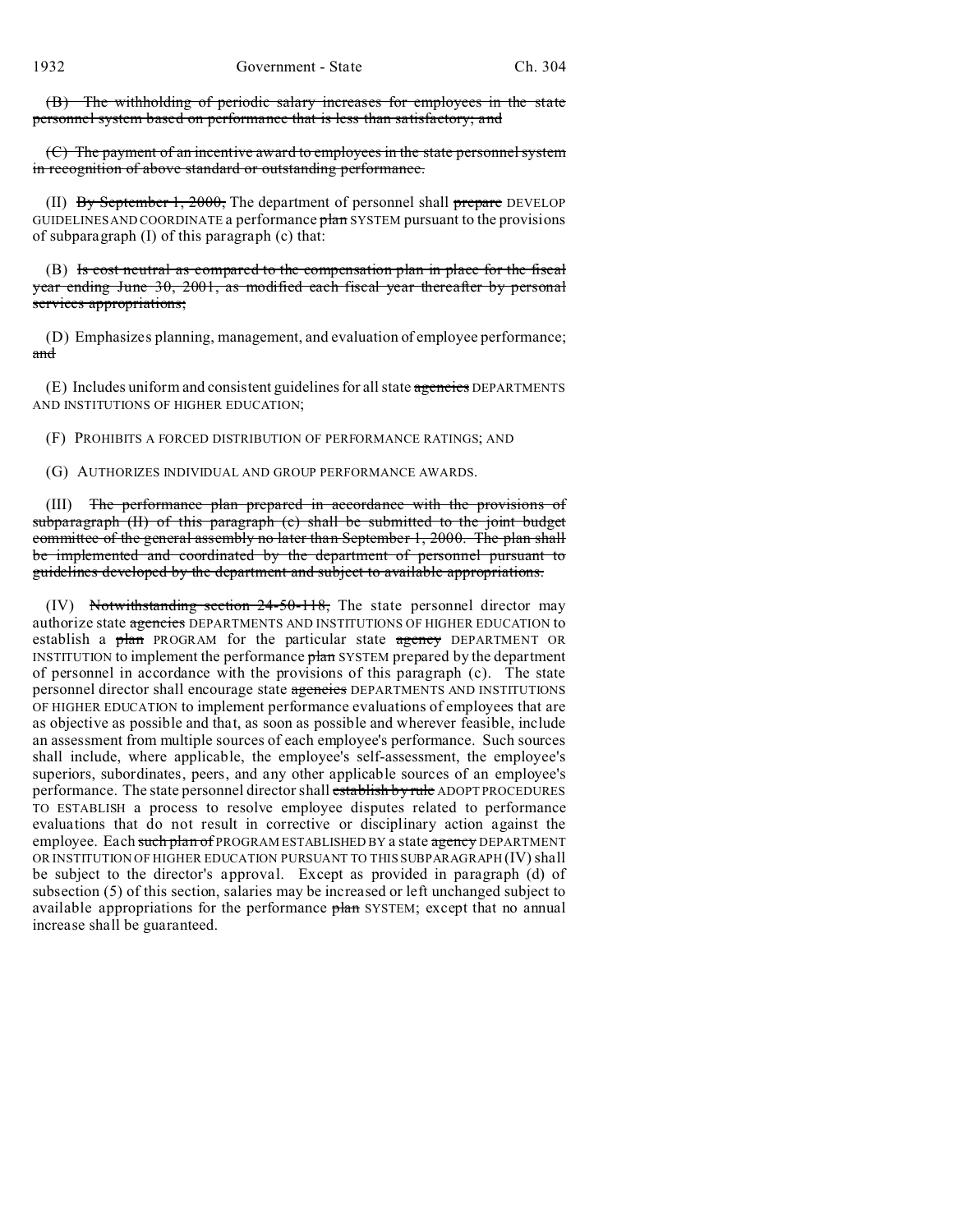## **SECTION 6.** 24-50-109.5 (2), Colorado Revised Statutes, is amended to read:

**24-50-109.5. Fiscal emergencies - emergency orders.** (2) With the advice and assistance of the state personnel director, the governor shall take such actions as necessary to be utilized by each principal department and each institution of higher education to reduce state personnel expenditures in the event of a fiscal emergency. Such actions shall include, but need not be limited to, separations, voluntary furloughs, mandatory furloughs, suspension of INCREASES IN salary and fringe benefit survey increases STATE CONTRIBUTIONS FOR GROUP BENEFIT PLANS, suspension of performance awards, or merit increases job-sharing, hiring freezes, forced reallocation of vacant positions, or a combination thereof. Any suspension of salary and fringe benefit survey increases, INCREASES IN STATE CONTRIBUTIONS FOR GROUP BENEFIT PLANS, or suspension of performance awards or merit increases shall apply statewide to all employees in the state personnel system. If mandatory furloughs are utilized in any principal department or institution of higher education, such furloughs shall be implemented by each appointing authority so that all employees under such authority, regardless of status, position, or level of employment, are furloughed for the same length of time, CONSISTENT WITH SECTION 24-2-103 (2). Employees of the following agencies and employees with duties as described shall not be subject to mandatory furlough: The Colorado state patrol, correctional officers, police officers, employees of the department of human services providing hands-on care, and employees providing hands-on nursing care.

**SECTION 7.** 24-50-208, Colorado Revised Statutes, is amended to read:

**24-50-208. Voluntary separation incentive program.** The state personnel board DIRECTOR may adopt rules and regulations PROCEDURES establishing a PROGRAM FOR voluntary separation incentive program INCENTIVES available to all state employees who are subject to separation from employment IN LIEU OF LAYOFFS based on a determination by the governor that the department has personnel in excess of its needs due to lack HEAD OF A PRINCIPAL DEPARTMENT OR INSTITUTION OF HIGHER EDUCATION THAT THE PROGRAM IS NECESSITATED BY A SHORTAGE of work, lack SHORTAGE of funds, or A reorganization. Any such program ESTABLISHED PURSUANT TO THIS SECTION shall not conflict with state personnel system or public employees retirement association statutes LAWS, rules, or regulations PROCEDURES GOVERNING THE STATE PERSONNEL SYSTEM OR THE PUBLIC EMPLOYEES' RETIREMENT ASSOCIATION. A VOLUNTARY SEPARATION INCENTIVE SHALL NOT BE CONSIDERED A PERQUISITE FOR PURPOSES OF SECTION 24-30-202 (22).

**SECTION 8.** 24-50-603 (13), Colorado Revised Statutes, is amended to read:

**24-50-603. Definitions.** As used in this part 6, unless the context otherwise requires:

(13) "Short-term disability insurance plan" means a group insurance policy or contract provided by a carrier for the purpose of providing short-term disability insurance income replacement and includes provisions for coverage not to exceed six months at a maximum of sixty percent of the eligible employee's salary to be provided to any eligible employee who has exhausted all sick leave available to such employee COMPLETED ANY REQUIRED WAITING PERIOD.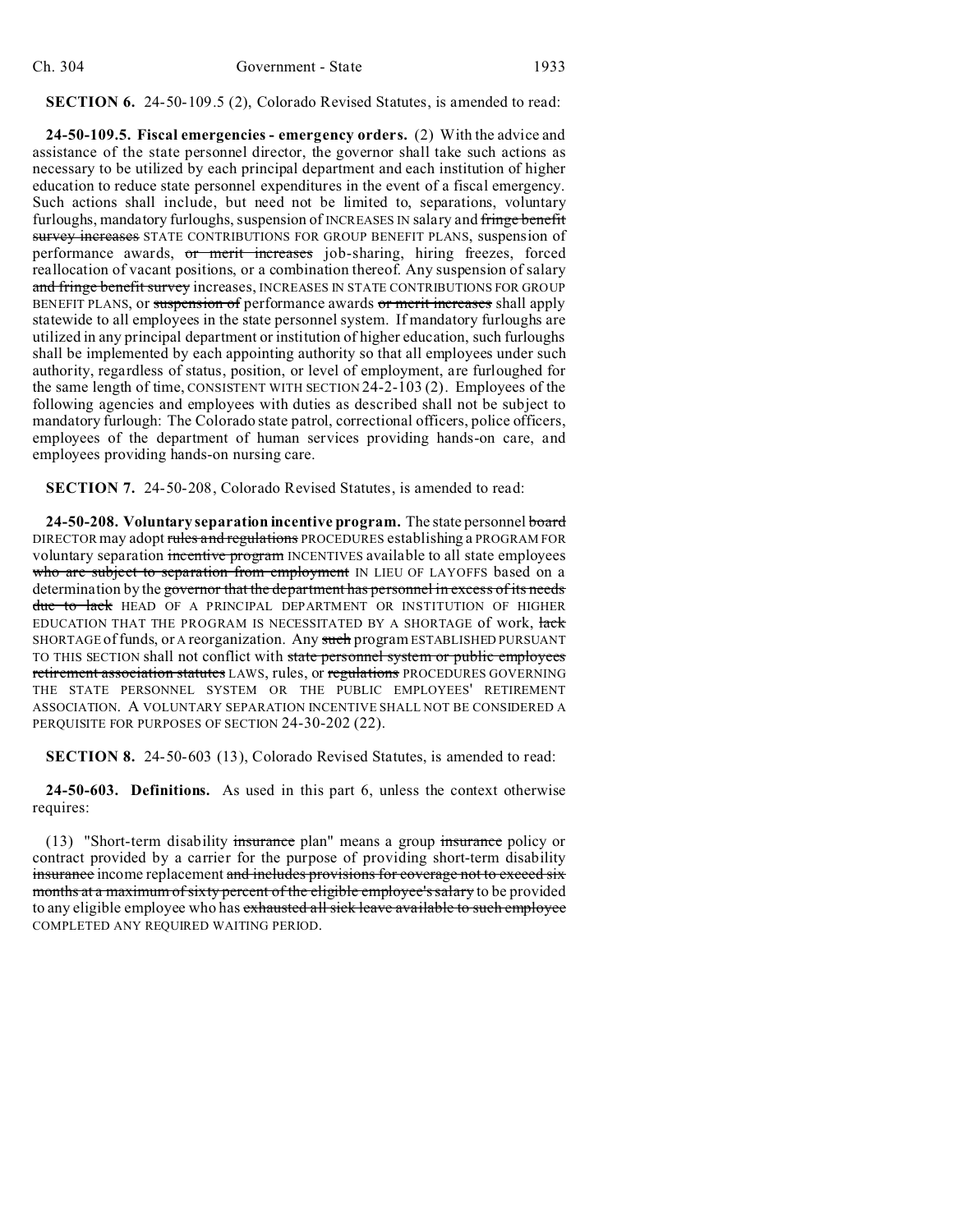**SECTION 9.** 24-50-604 (1) (b), Colorado Revised Statutes, is amended, and the said 24-50-604 (1) is further amended BY THE ADDITION OF A NEW PARAGRAPH, to read:

**24-50-604. Powers and duties of the director.** (1) The director shall administer and manage the state employees group benefit plans and, subject to the provisions of this part 6, has the following powers and duties:

(b) The authority and responsibility to enter into contracts with carriers for group benefit plans and to negotiate and enter into amendments to existing contracts as appropriate. Payments by the state, pursuant to such contracts, are subject to the amounts authorized in section 24-50-609 SECTIONS 24-50-104 (4) AND 24-50-609.

(l) THE AUTHORITY AND RESPONSIBILITY TO ENTER INTO CONTRACTS OR RENEWALS FOR GROUP BENEFIT PLANS THAT ARE SELF-FUNDED, IF FEASIBLE AS DETERMINED BY THE STATE PERSONNEL DIRECTOR.

**SECTION 10.** 24-50-609 (1), (2), and (3), Colorado Revised Statutes, are amended to read:

**24-50-609. State contributions.** (1) Effective January 1, 1994, through November 30, 2000, the state of Colorado shall contribute an amount necessary to pay one hundred forty-eight dollars and fifteen cents per month per single employee, one hundred eighty-four dollars and twenty-nine cents per month per employee with one covered dependent, and two hundred fifty-eight dollars and twenty-nine cents per month per employee with two or more covered dependents for each employee enrolled in group benefit plans that include enrollment in medical benefits.

(2) (a)  $(H)$  Except as provided in subparagraph (II) of this paragraph (a), effective December 1, 2000, through November 30, 2001, the state of Colorado shall contribute an amount necessary to pay one hundred sixty dollars per month per single employee, two hundred thirty dollars per month per employee with one covered dependent, and three hundred sixteen dollars per month per employee with two or more covered dependents for each employee enrolled in group benefit plans that include enrollment in medical benefits.

(II) Effective December 1, 2000, through November 30, 2002, for employees who are elected state officials who receive compensation other than expense reimbursements from state funds, the state of Colorado shall contribute an amount necessary to pay one hundred sixty dollars per month per single employee, two hundred thirty dollars per month per employee with one covered dependent, and three hundred sixteen dollars per month per employee with two or more covered dependents for each employee enrolled in group benefit plans that include enrollment in medical benefits.

(b) (I) Effective December 1, 2001, through November 30, 2002, for employees other than elected state officials who receive compensation other than expense reimbursements from state funds, the state of Colorado shall contribute an amount necessary to pay one hundred sixty-six dollars and twelve cents per month per single employee, two hundred thirty-nine dollars and fifteen cents per month per employee with one covered dependent, and three hundred twenty-eight dollars and eighty-seven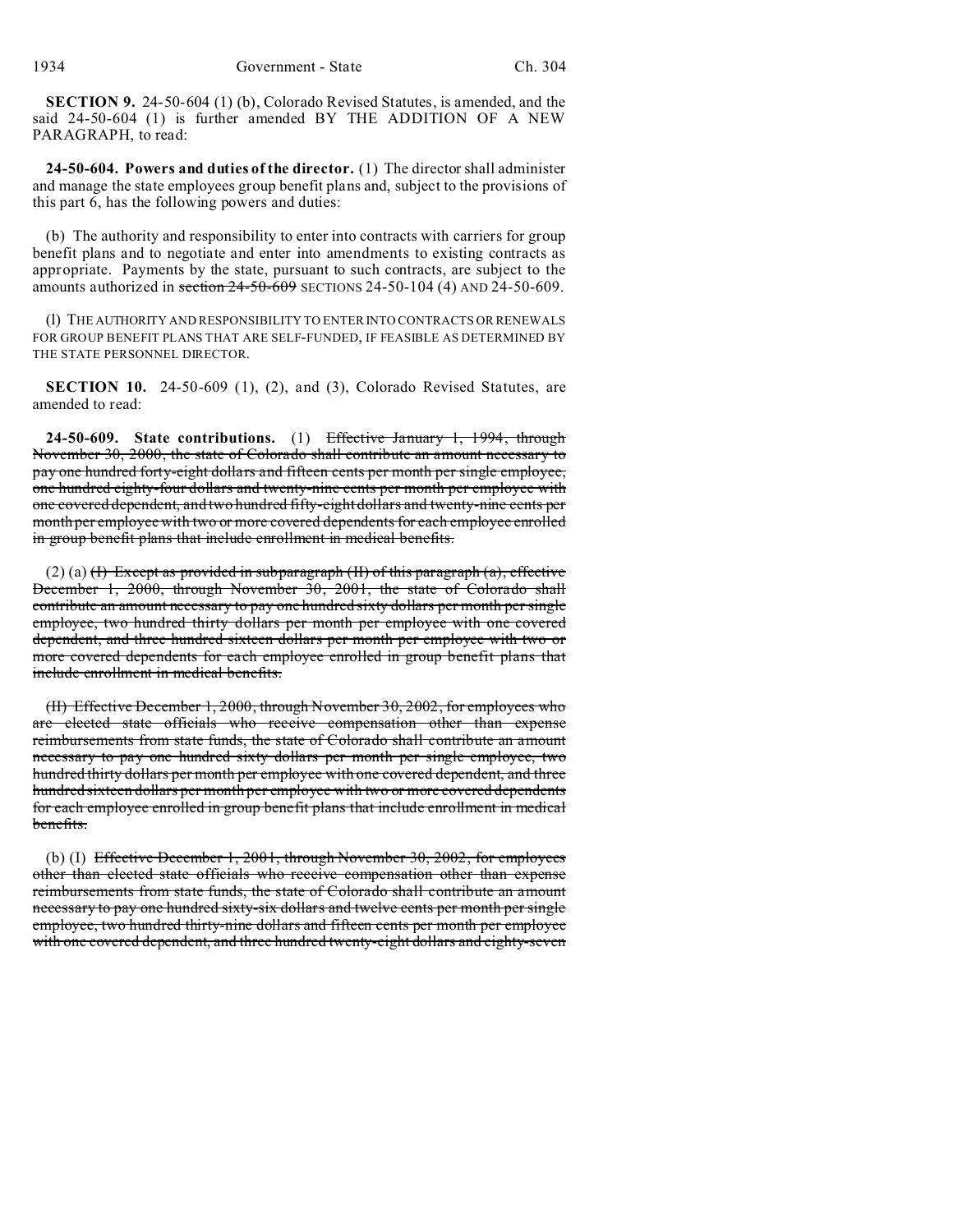cents per month per employee with two or more covered dependents for each employee enrolled in group benefit plans that include enrollment in medical benefits. However, for purposes of providing parity in the amount of state contributions for all employees statewide, the state shall contribute an amount necessary to ensure that the employee contribution for any given medical benefits plan is identical for each employee enrolled in said plan, regardless of the county of residence of the employee THE TOTAL PREMIUM FOR EACH PARTICULAR GROUP BENEFIT PLAN OFFERED TO STATE EMPLOYEES PURSUANT TO THIS PART 6 AND FOR EACH TIER OF SAID PLAN SHALL BE THE SAME FOR ALL ELIGIBLE EMPLOYEES. THE AMOUNT OF THE STATE CONTRIBUTION FOR EACH TIER SHALL BE DETERMINED BY THE DIRECTOR IN ACCORDANCE WITH SECTION 24-50-104 (4) AND SHALL BE THE SAME FOR ALL ELIGIBLE EMPLOYEES WITHIN THE STATE PERSONNEL SYSTEM. FOR PURPOSES OF THIS SECTION, "TIER" MEANS THE PARTICULAR COVERAGE OPTIONS OFFERED TO ELIGIBLE EMPLOYEES, INCLUDING SINGLE EMPLOYEE, EMPLOYEE WITH ONE COVERED DEPENDENT, AND EMPLOYEE WITH TWO OR MORE COVERED DEPENDENTS.

(II) Effective December 1, 2002, FOR THE 2003 CALENDAR YEAR, the state of Colorado shall contribute an amount necessary to pay one hundred sixty-six dollars and twelve cents per month per single employee, two hundred thirty-nine dollars and fifteen cents per month per employee with one covered dependent, and three hundred twenty-eight dollars and eighty-seven cents per month per employee with two or more covered dependents for each employee enrolled in group benefit plans that include enrollment in medical benefits. The amounts specified in this subparagraph (II) may be adjusted for future years in accordance with subsection  $(3)$  of this section SUBPARAGRAPH (I) OF THIS PARAGRAPH (b) AND SECTION 24-50-104 (4).

(3) (a) (I) On August 1, 2002, the director shall recommend to the joint budget committee of the general assembly that the contribution amounts specified in subparagraph (II) of paragraph (b) of subsection  $(2)$  of this section be adjusted in the next fiscal year in accordance with the change in the consumer price index for the Denver-Boulder-Greeley metropolitan statistical area for the preceding calendar year.

(II) On August 1, 2003, and on August 1 of each year thereafter, the director shall recommend to the joint budget committee of the general assembly that the contribution amounts specified in the annual general appropriations act for the current fiscal year be adjusted in the annual general appropriations act for the next fiscal year in accordance with the change in the consumer price index for the Denver-Boulder-Greeley metropolitan statistical area for the preceding calendar year.

(b) If the joint budget committee of the general assembly determines that the state contribution amounts specified in subparagraph (II) of paragraph (b) of subsection (2) of this section or in the annual general appropriations act should be adjusted, any such adjustments shall be implemented through the annual general appropriations act for the fiscal year following the fiscal year in which the recommendations are made pursuant to paragraph (a) of this subsection  $(3)$  and shall commence on December 1 of the fiscal year to which the annual general appropriations act applies. The amount of the monthly state contribution per single employee, per employee with one covered dependent, and per employee with two or more covered dependents, as adjusted pursuant to this paragraph (b), shall be specified in a headnote in the annual general appropriations act for the fiscal year in which the adjusted amounts will be implemented.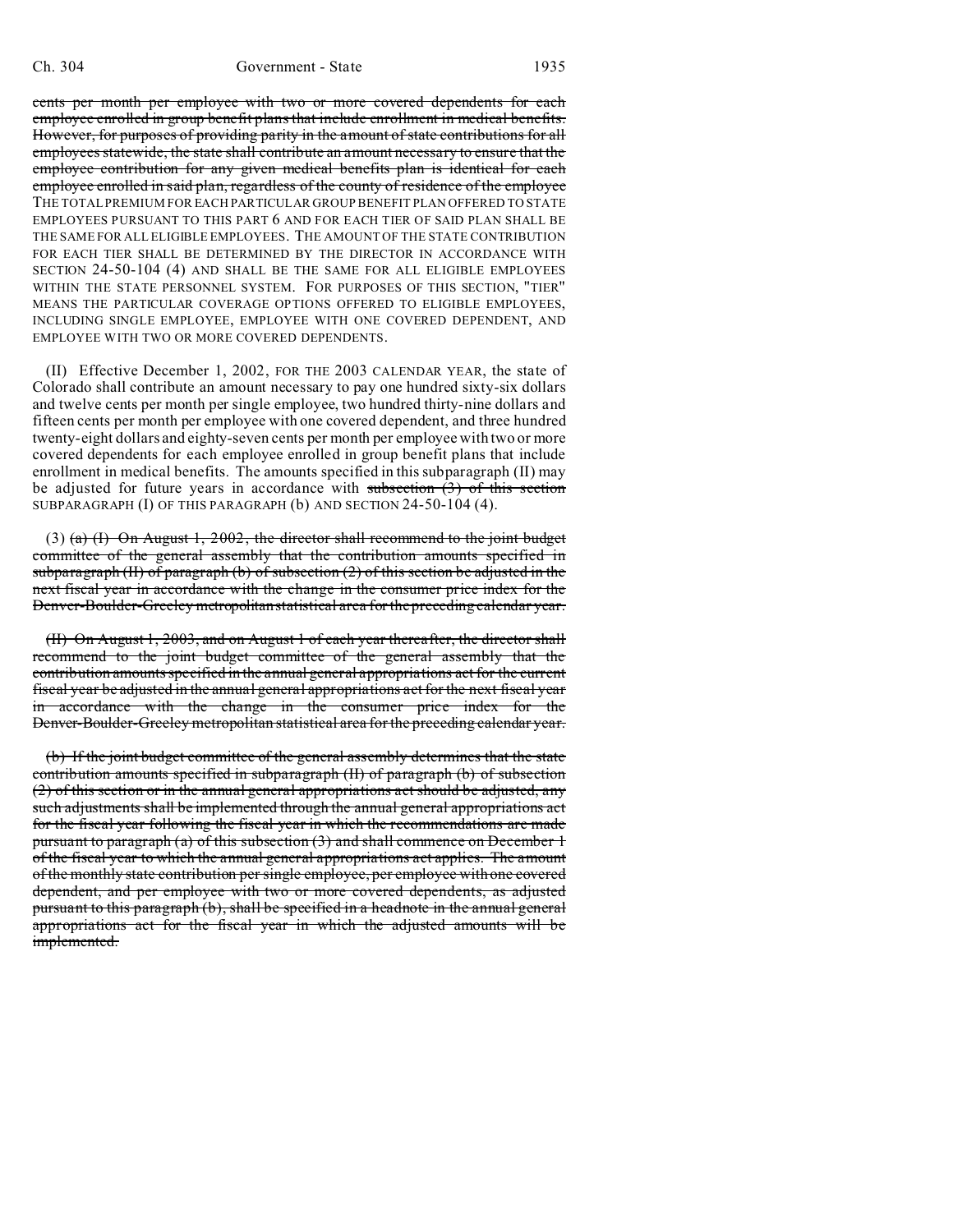(c) In no event shall the state contribution exceed the amount recommended by the director in the annual total compensation survey prepared pursuant to section  $24 - 50 - 104$  (4).

**SECTION 11. Repeal.** 24-50-605 (4), Colorado Revised Statutes, is repealed as follows:

**24-50-605. Group benefit plans - specifications - contracts.** (4) Any contracts or renewals that the director enters into for group benefit plans shall, if feasible, be self-funded programs.

**SECTION 12. Repeal of provision being relocated in this act.** 24-50-118, Colorado Revised Statutes, is repealed.

**SECTION 13. Appropriation - adjustments to the 2003 long bill.** For the implementation of section 24-50-104 (4) (d), Colorado Revised Statutes, appropriations made in the general appropriation act, for the fiscal year beginning July 1, 2003, for health, life, and dental, shall be decreased by the sum of one hundred eighty-two thousand four hundred ninety-four dollars (\$182,494). Said sum shall be from such sources as detailed in the following table: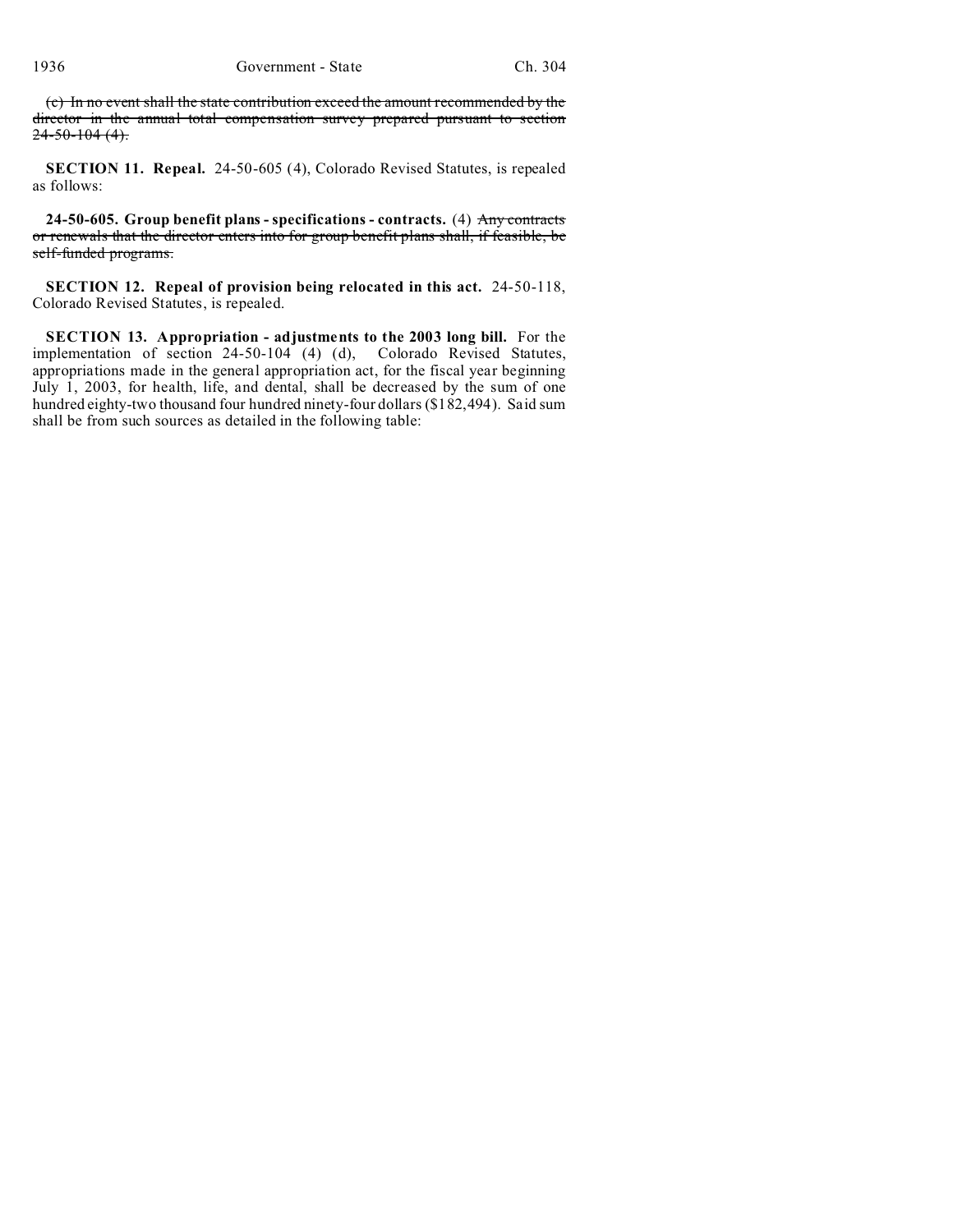| Department                          | General<br>Fund  | Cash Funds       | Cash Funds<br>Exempt | <b>Highway Users</b><br>Tax Fund | Federal<br>Funds | Total     |
|-------------------------------------|------------------|------------------|----------------------|----------------------------------|------------------|-----------|
| Agriculture                         | (1,080)          | (1, 486)         | $\boldsymbol{0}$     | $\mathbf{0}$                     | (19)             | (2,585)   |
| Corrections                         | (42, 503)        | (73)             | (1,485)              | $\bf{0}$                         | $\mathbf{0}$     | (44,061)  |
| Education                           | (2,087)          | (93)             | (314)                | $\boldsymbol{0}$                 | (1,252)          | (3,746)   |
| Governor                            | (752)            | $\boldsymbol{0}$ | (140)                | $\boldsymbol{0}$                 | (230)            | (1, 122)  |
| Health Care Policy and<br>Financing | (610)            | $\boldsymbol{0}$ | (7)                  | $\boldsymbol{0}$                 | (752)            | (1,369)   |
| <b>Higher Education</b>             | (1,012)          | (185)            | (115)                | $\theta$                         | $\mathbf{0}$     | (1,312)   |
| Human Services                      | (21, 358)        | (117)            | (8,171)              | $\boldsymbol{0}$                 | (4,050)          | (33,696)  |
| Judicial                            | (25, 441)        | (2,329)          | $\boldsymbol{0}$     | $\boldsymbol{0}$                 | $\boldsymbol{0}$ | (27,770)  |
| Labor and Employment                | $\boldsymbol{0}$ | (1,616)          | (948)                | $\boldsymbol{0}$                 | (5,225)          | (7,789)   |
| Law                                 | (863)            | (16)             | (1,779)              | $\boldsymbol{0}$                 | (51)             | (2,709)   |
| Local Affairs                       | (1,221)          | (69)             | (83)                 | $\boldsymbol{0}$                 | (283)            | (1,656)   |
| Military and Veterans<br>Affairs    | (263)            | $\boldsymbol{0}$ | $\boldsymbol{0}$     | $\boldsymbol{0}$                 | (300)            | (563)     |
| Natural Resources                   | (4, 792)         | (1,511)          | (5, 911)             | $\boldsymbol{0}$                 | (951)            | (13, 165) |

Ch. 304 Government - State 1937